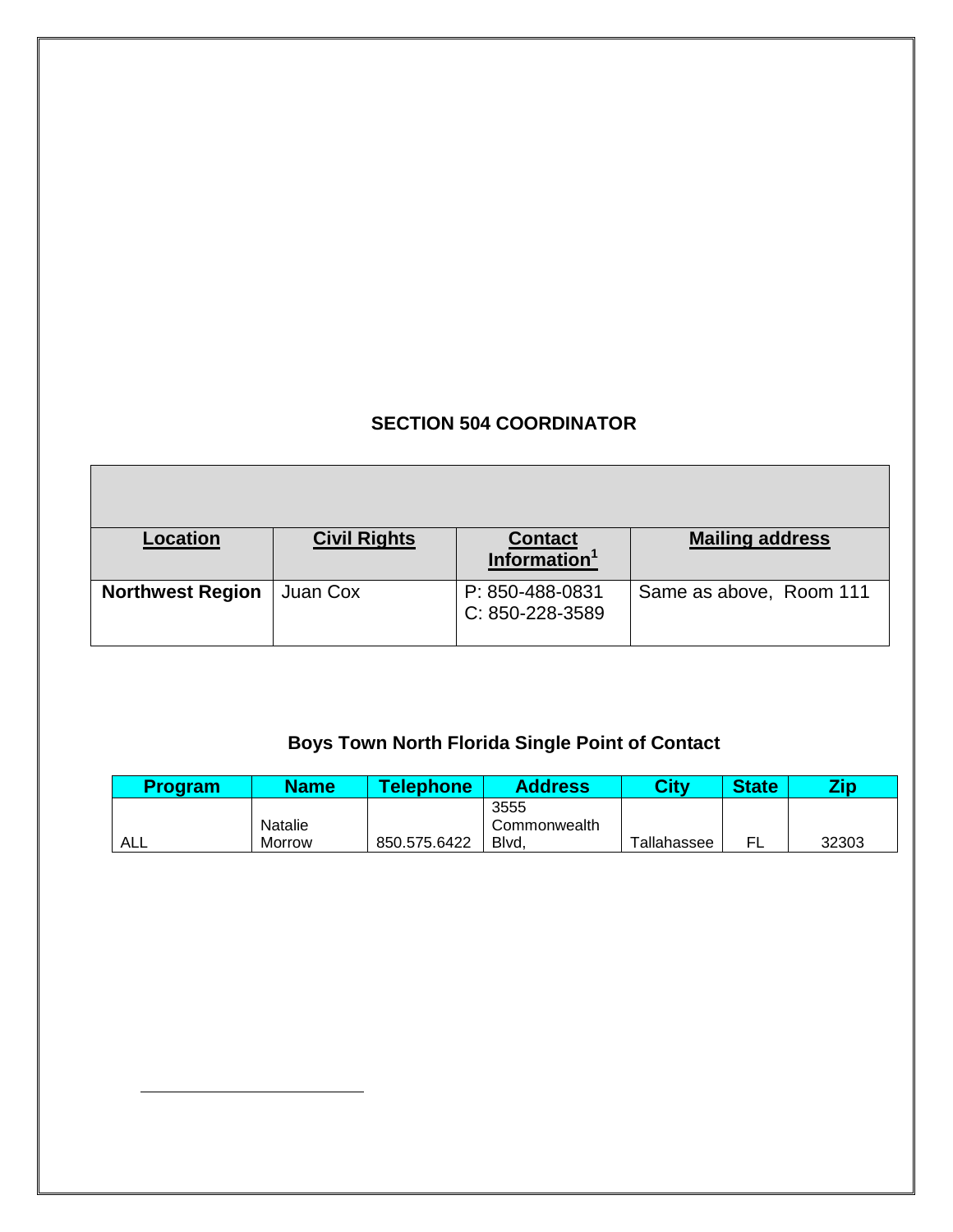# DCF Multilingual Staff available for Boys Town use

| <b>NAME</b>                 | Language         | Proficiency          | <b>Business</b><br>Phone | Address                                                                                            | City        | County |
|-----------------------------|------------------|----------------------|--------------------------|----------------------------------------------------------------------------------------------------|-------------|--------|
| <b>Ed Gines</b>             | Spanish          | Speak/Read/<br>Write | (850)<br>488-0160        | Leon Adult Services<br>1000 West Tharp Street<br>Suite 7                                           | Tallahassee | Leon   |
| <b>Yasmine Lewis</b>        | Arabic<br>French | Speak/Read           | (850)<br>488-2419        | Substance Abuse/Mental<br>Health<br>2383 Phillips Road                                             | Tallahassee | Leon   |
| Estefania Viera             | Spanish          | Speak/Read           | (850)<br>414-6090        | <b>ACCESS Storefront</b><br>2810 Sharer Road Unit<br>24                                            | Tallahassee | Leon   |
| Teresa Tejada               | Spanish          | Speak/Read/<br>Write | (850)<br>414-6090        | <b>ACCESS Storefront</b><br>2810 Sharer Road Unit<br>24                                            | Tallahassee | Leon   |
| Omar Al-Khazra              | Arabic           | Speak/Read/<br>Write | (850)<br>488-0675        | <b>ACCESS Florida</b><br>1958-A Commonwealth<br>Lane                                               | Tallahassee | Leon   |
| Sandra Porras-<br>Gutierrez | Spanish          | Speak/Read/<br>Write | (850)<br>488-0684        | <b>ACCESS Florida</b><br>1958-A Commonwealth<br>Lane                                               | Tallahassee | Leon   |
| Jacqueline<br>Vivas         | Spanish          | Speak/Read/<br>Write | (850)<br>701-6145        | <b>KidCare Medicaid Hotline</b><br>Florida Bar Annex 2nd<br><b>Floor</b><br>661 East Franklin Blvd | Tallahassee | Leon   |
| Jinairette Ortiz            | Spanish          | Speak/Read/<br>Write | (850)<br>701-6109        | KidCare Medicaid Hotline<br>Florida Bar Annex 2nd<br>Floor<br>661 East Franklin Blvd               | Tallahassee | Leon   |
| Sandra Smith                | Spanish          | Speak/Read/<br>Write | (850)<br>701-7136        | KidCare Medicaid Hotline<br>Florida Bar Annex 2nd<br>Floor<br>661 East Franklin Blvd               | Tallahassee | Leon   |
| <b>Gricis Mercedes</b>      | Spanish          | Speak/Read/<br>Write | (850)<br>701-6137        | KidCare Medicaid Hotline<br>Florida Bar Annex 2nd<br>Floor                                         | Tallahassee | Leon   |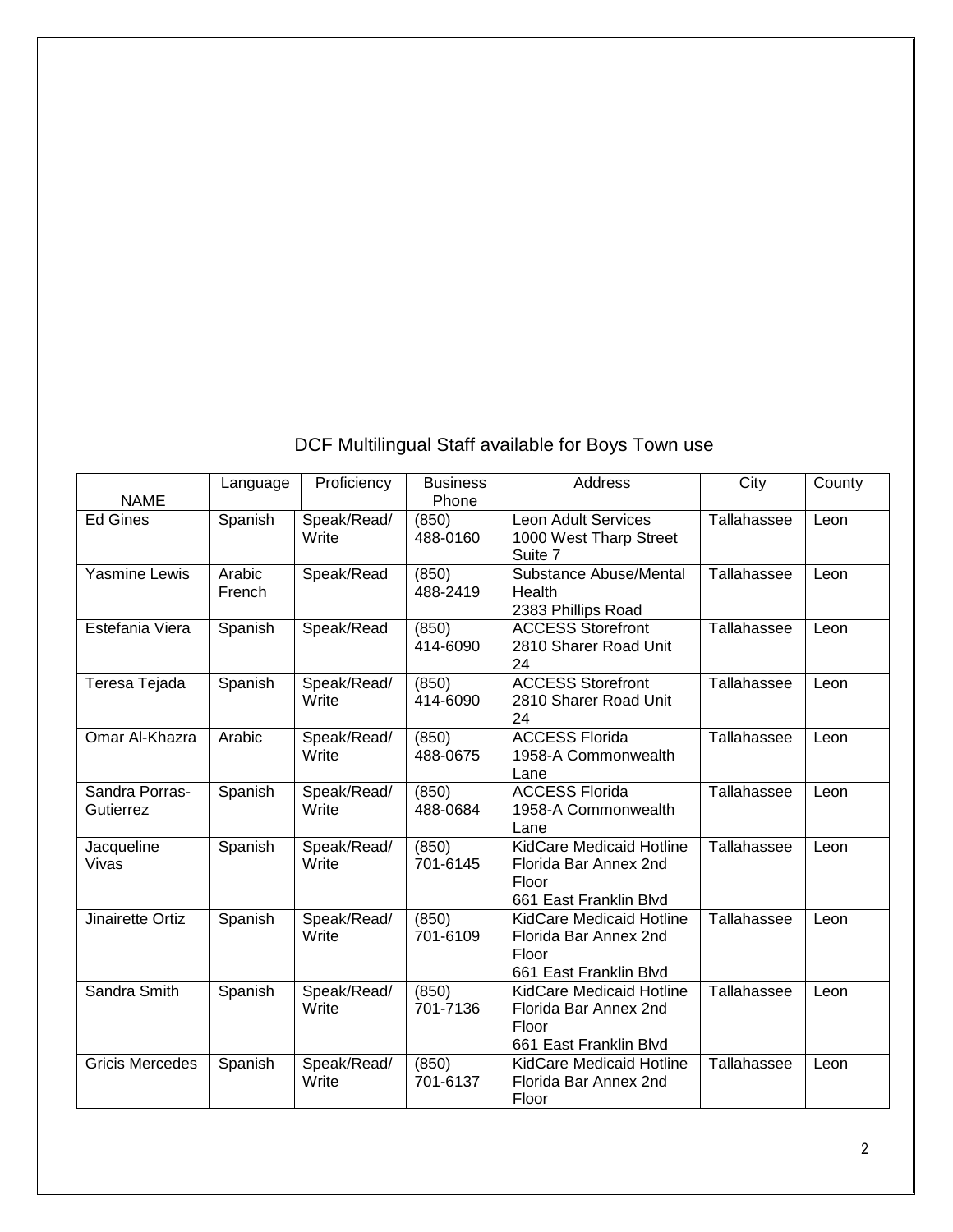|                           |         |                      |                   | 661 East Franklin Blvd                                                               |             |           |
|---------------------------|---------|----------------------|-------------------|--------------------------------------------------------------------------------------|-------------|-----------|
| Maria Ortega              | Spanish | Speak/Read/<br>Write | (850)<br>701-6116 | KidCare Medicaid Hotline<br>Florida Bar Annex 2nd<br>Floor<br>661 East Franklin Blvd | Tallahassee | Leon      |
| Elizabeth                 | Spanish | Speak/Read/          | (850)             | Gadsden Service Center                                                               | Quincy      | Gadsden   |
| Arriaga                   |         | Write                | 627-7666          | 6 South Key Street                                                                   |             |           |
| Yolanda                   | Spanish | Speak                | (850)             | Jefferson Service Center                                                             | Monticello  | Jefferson |
| Perdomo                   |         |                      | 342-0039          | 185 East Walnut Street                                                               |             |           |
| Gloria Perdomo-<br>Wright | Spanish | Speak/Read           | (850)<br>342-0039 | Jefferson Service Center<br>185 East Walnut Street                                   | Monticello  | Jefferson |

#### **DIRECTORY OF AGENCIES AND ORGANIZATIONS PROVIDED BY DCF**

| <b>AGENCY</b>                          | <b>TELEPHONE</b> | TDD or 800     | <b>URL/Email</b>        |
|----------------------------------------|------------------|----------------|-------------------------|
| Advocacy Center for Persons with       | (850) 488-9071   | (800) 346-4127 | www.advocacycenter.org  |
| <b>Disabilities</b>                    | (800) 342-0826   | <b>TDD</b>     |                         |
| American Foundation for the Blind      | (212) 620-2000   | (800) 232-5463 |                         |
| Bureau of Braille and Talking Book     | (800) 226-6075   |                |                         |
| Library                                |                  |                |                         |
| <b>Canine Companions for</b>           | (407) 834-2555   | (800) 572-2275 |                         |
| Independence                           |                  |                |                         |
| Center for Independent Living of       | (850) 595-5566   | (877)-245-2457 | www.cilncf.org          |
| Northwest Florida                      |                  |                |                         |
| Deaf and Hard-of-hearing Services      | (850) 433-7128   |                | www.dhhsnwfl.org        |
| of Northwest Florida                   |                  |                |                         |
| <b>Deaf Communications Specialists</b> | (850) 433-1130   |                |                         |
| Center                                 | After Hours:     |                | www.edcsc.com           |
|                                        | (850) 712-6224   |                |                         |
| <b>Division of Blind Services</b>      | (850) 488-1330   | (800) 342-1828 | www.state.fl.us/dbs     |
|                                        | 386) 254-3800    |                |                         |
| Division of Vocational Rehab.          | (850) 488-6210   | (800) 451-4327 | www.rehabworks.org      |
|                                        |                  | Voice or TDD   |                         |
| FL Alliance for Assistive Services     | (850) 487-3278   | (850) 487-2805 | http://faast.org        |
| and Technology                         |                  | <b>TDD</b>     |                         |
|                                        |                  |                |                         |
| FL Governors' Alliance for the         | (850) 224-4493   | (888) 838-2253 | www.abletrust.org       |
| <b>Employment of Disabled</b>          |                  | Voice or TDD   |                         |
| Individuals.                           |                  |                |                         |
| Florida Clearing House on              | (850) 414-8908   | (877) 232-4968 | Simcokp@dms.state.fl.us |
| <b>Disability Information</b>          |                  | Voice or TDD   |                         |
| Florida Registry for Interpreters for  | (813)996-9644    |                | www.fridcentral.com     |
| the Deaf                               |                  |                |                         |
| <b>Florida Relay Services</b>          | (800) 955-8770   | (800) 995-8771 | www.ftri.org            |
|                                        |                  | <b>TDD</b>     |                         |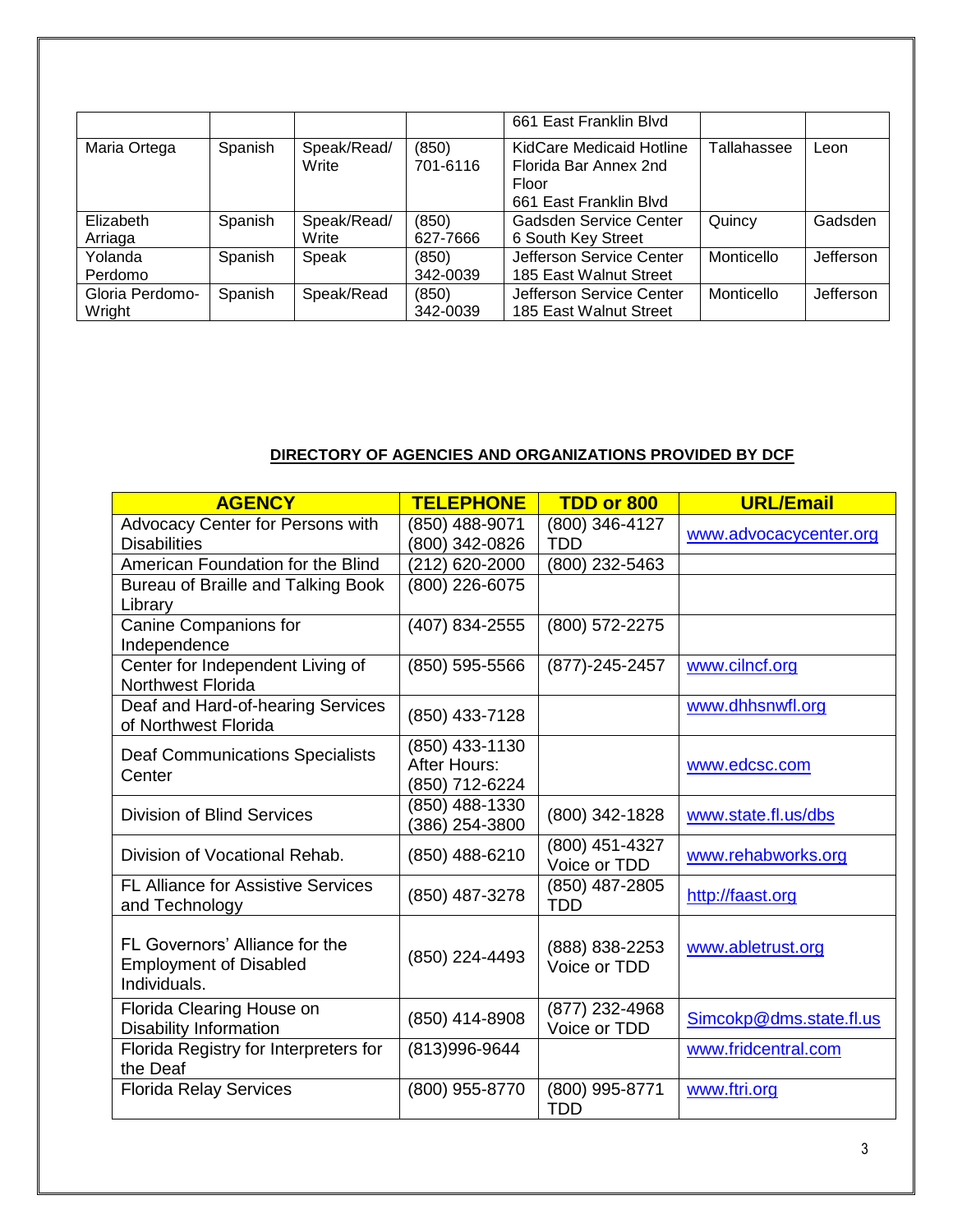| <b>Florida Vocational Rehabilitation</b>                        | (850) 245-3399   | (800) 451-4327<br>Voice            |                             |
|-----------------------------------------------------------------|------------------|------------------------------------|-----------------------------|
| Independence for the Blind of West<br>Florida, Inc.             | $(850)$ 477-2663 |                                    | www.ibwest.org              |
| <b>Professional Interpreting Services</b><br>for the Deaf, Inc. | (850) 477-2876   | 72.215.139.66<br>Video<br>Phone/VP |                             |
| Pacific Interpreters                                            | (503) 445-5500   |                                    | www.pacificinterpters.com   |
| Signs of Interpreting, LLC                                      | (904) 207-0290   |                                    | www.signsofinterpreting.com |
| Language Line, Inc.                                             | 866-874-3972     |                                    | www.languageline.com        |